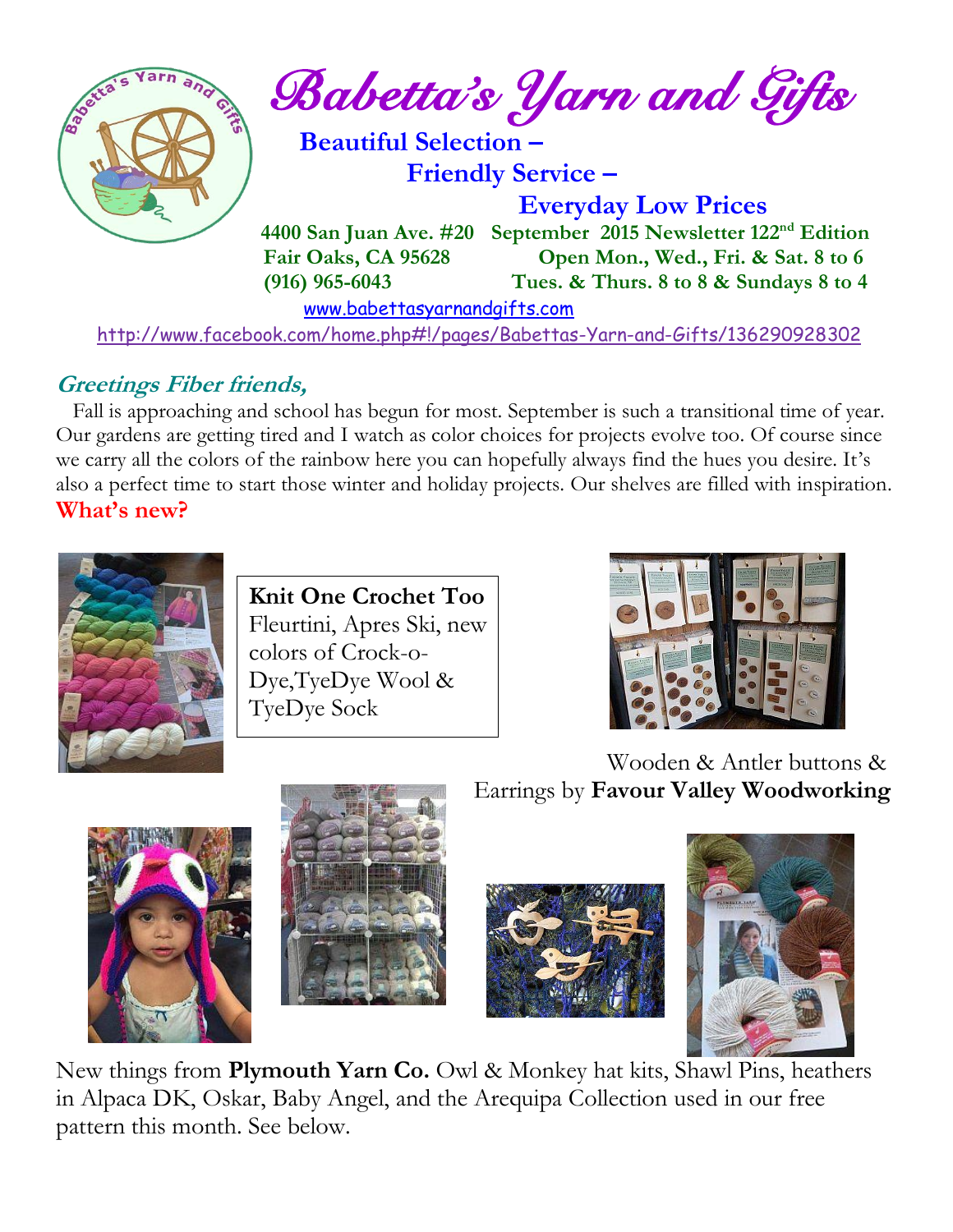





**Magazines:** Debbie Bliss, Piecework, Crochetscene, Interweave Knits & Crochet**,**  & Vogue

### **Coming soon…**

22 more colors of Madelinetosh Twist Light, Kaffe Fasset Regia sock yarn, new yarns from Alpaca Yarn Co., Shaun Bazner shawl pins

### **Upcoming local fiber events**

The first weekend in October is the **Lambtown Festival** in Dixon at the Fairgrounds. For more information check out their website [http://www.lambtown.org](http://www.lambtown.org/)

The second weekend of October is the **Fiber Fusion** event at Patrick Ranch 2 miles south of Chico. For more information visit their website [http://fiber-fusion.org](http://fiber-fusion.org/) And facebook page<https://www.facebook.com/FiberFusion>

## **Upcoming classes and workshops at Babetta's**

Take your socks to a whole new level learn to knit **Cat Bordhi's** Sweet Tomato Heel with Gustine and the Simply Splendid sock pattern Sept. 8, 15 & 22 from 6:30 to 8pm Registration \$50 Kit sold separately.

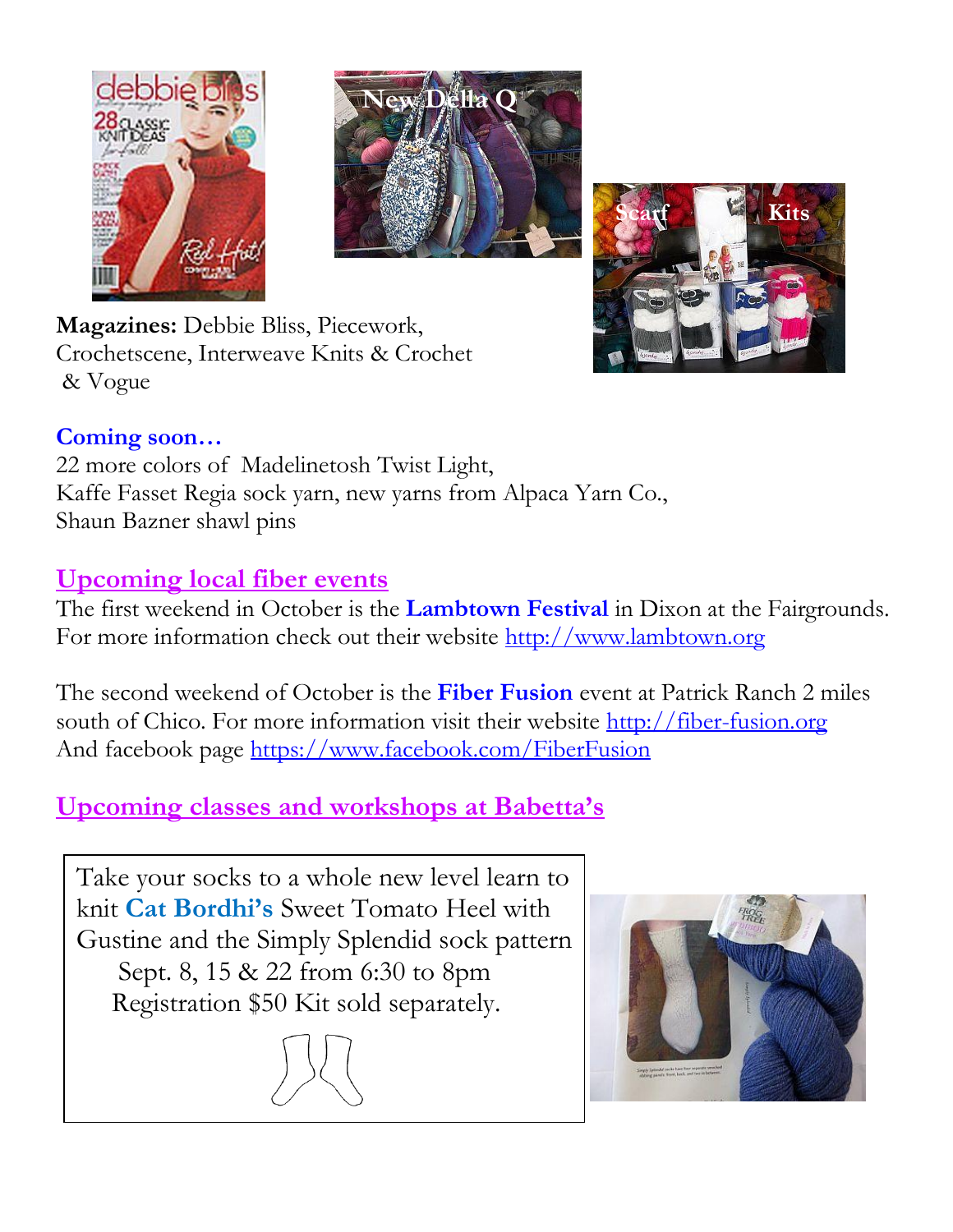

**Felted Clogs** with Maya Sept. 12, 19 & 26 from 2pm to 3:30pm Registration \$50 Materials sold separately Learn short rows, knitting in the round, and felting. They make wonderful Holiday gifts.

Fake Isle Hat Workshop October 10<sup>th</sup> from 1 to 3pm Class fee \$30, materials sold separately. Try your hand at colorwork with Maya on this free pattern by Amy King **<http://www.ravelry.com/patterns/library/fake-isle-hat>**



The fall yarns and patterns are beginning to arrive. The best way to keep up with what's happening day to day is to follow us on facebook.

<http://www.facebook.com/home.php#!/pages/Babettas-Yarn-and-Gifts/136290928302>

## **Charity Knitting Group**

 How would you like to do some charity knitting/crocheting with a lovely group of people? **"The Purls of Fair Oaks"** meets the second Thursday and fourth Wed. of every month from 10am to noon here at **Babetta's.** This wonderful group of knitters makes newborn hats for local hospitals as well as other local charity groups. If you'd like to come join the group there's always room for more. This month's dates are Aug. 26, Sept. 10 & 23. If you'd like to drop off any knitted or crocheted donation items you can do that at any time and I will pass them on.

**Alice's Embrace** has really grown since its inception. Read about this wonderful organization and how you can join in making gifts for those suffering with Alzheimer's. http://www.alicesembrace.com/ You can drop off your donations at Babetta's.